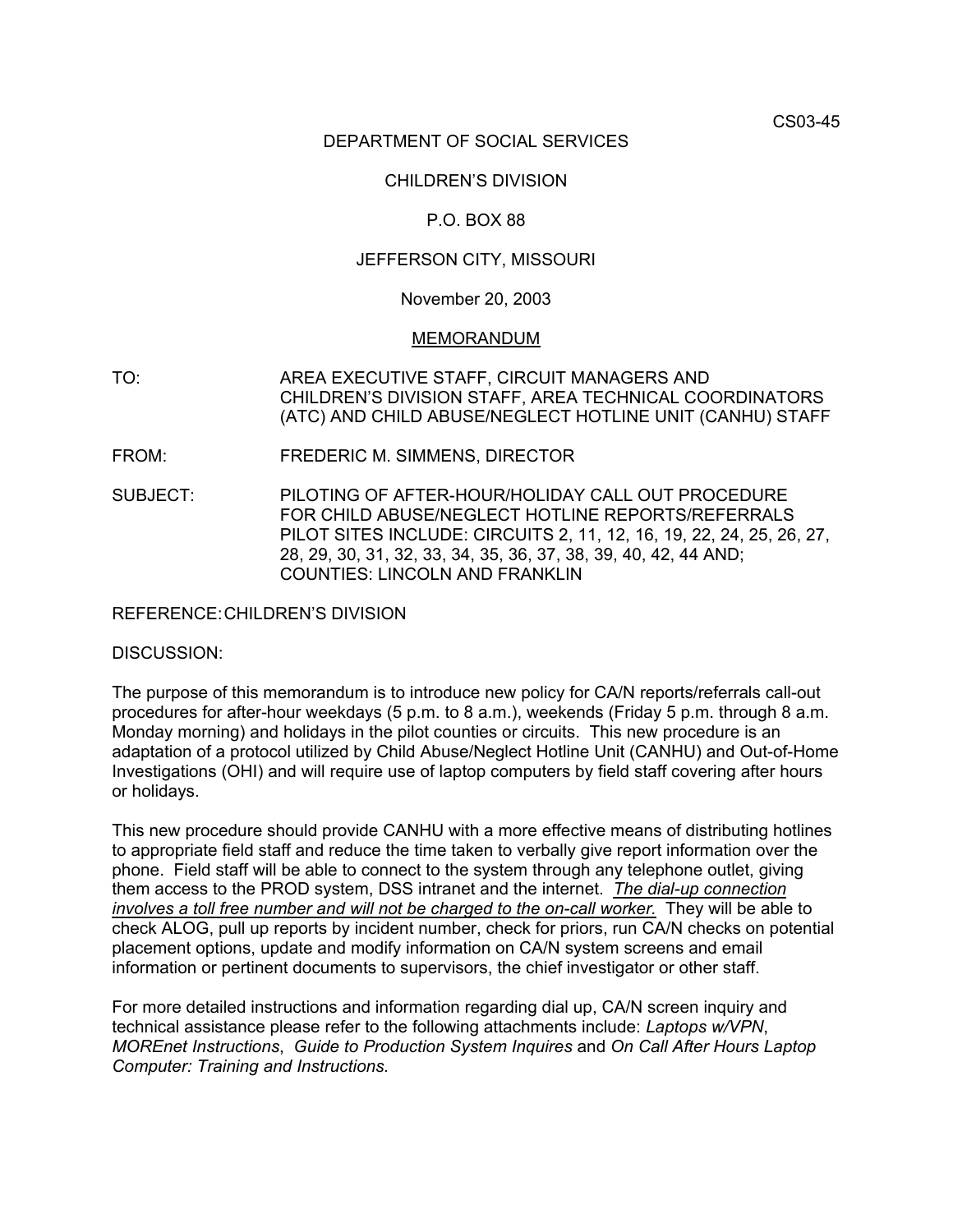# **Call Out Procedure:**

*Emergency reports (priority response one) for all holiday and weekend hours and for after hours Monday through Friday, 5 pm to 8am:* 

- CANHU will alert the appropriate county by paging the on-call worker with the CANHU phone number. (1-877-642-6320)
- On-call County Worker will call CANHU to confirm acceptance of emergency by receiving an incident number over the phone.
- On-call County Worker will access a phone outlet and use the dial-up procedure to connect to the PROD system and pull up the CA/N report/referral or check inquiry screens.
- On-call county worker shall enter worker ID and supervisor ID in ATRU to indicate assignment of the report

## *Non-emergencies (priority responses two or three) for holiday and weekend hours only, between the hours of 8 am to 5 pm:*

- CANHU will alert the appropriate county, by paging the on call worker with the incident number of the report.
- On-call county worker will access a phone outlet and use the dial-up procedure to connect the laptop to the PROD system.
- On-call county worker will access the CA/N report screens to pull up relevant report/referral information necessary to proceed.
- On-call county worker shall enter worker ID and supervisor ID in ATRU to indicate assignment of report.
- CANHU shall verify worker has accepted report, (via ATRI) twice daily (10 a.m. and 5 p.m.) during after hour period.

# *After Hour/Holiday Workers will Check ALOG:*

- *Monday through Friday,* check ALOG at 8 am to pull up non-emergencies the previous evening.
- *Saturdays, Sundays and Holidays,* check ALOG at 8 a.m. to pull up non-emergencies from the previous evening.
- *Saturdays, Sundays and Holidays,* check ALOG at least three times throughout the day between 8 a.m. and 5 p.m.
- *Next working day,* staff will print off CA/N-1 to indicate in CA/N data system the report has been accepted.
- *Comp time for checking ALOG:* A minimum of 20 minutes of comp time will be accrued for each time the worker checks ALOG, totaling an hour for three checks during an eight hour shift.

# *Local Challenges:*

- Counties that use cell phones instead of pagers, may be called directly by CANHU and given an incident number verbally or leave it on voice mail. The on-call worker will be expected to access dial-up procedures to receive the details of the report.
- On call-workers who do not have an activated phone plug-in at their home address will need to formulate an alternative plan locally for checking ALOG and accessing CA/N reports.